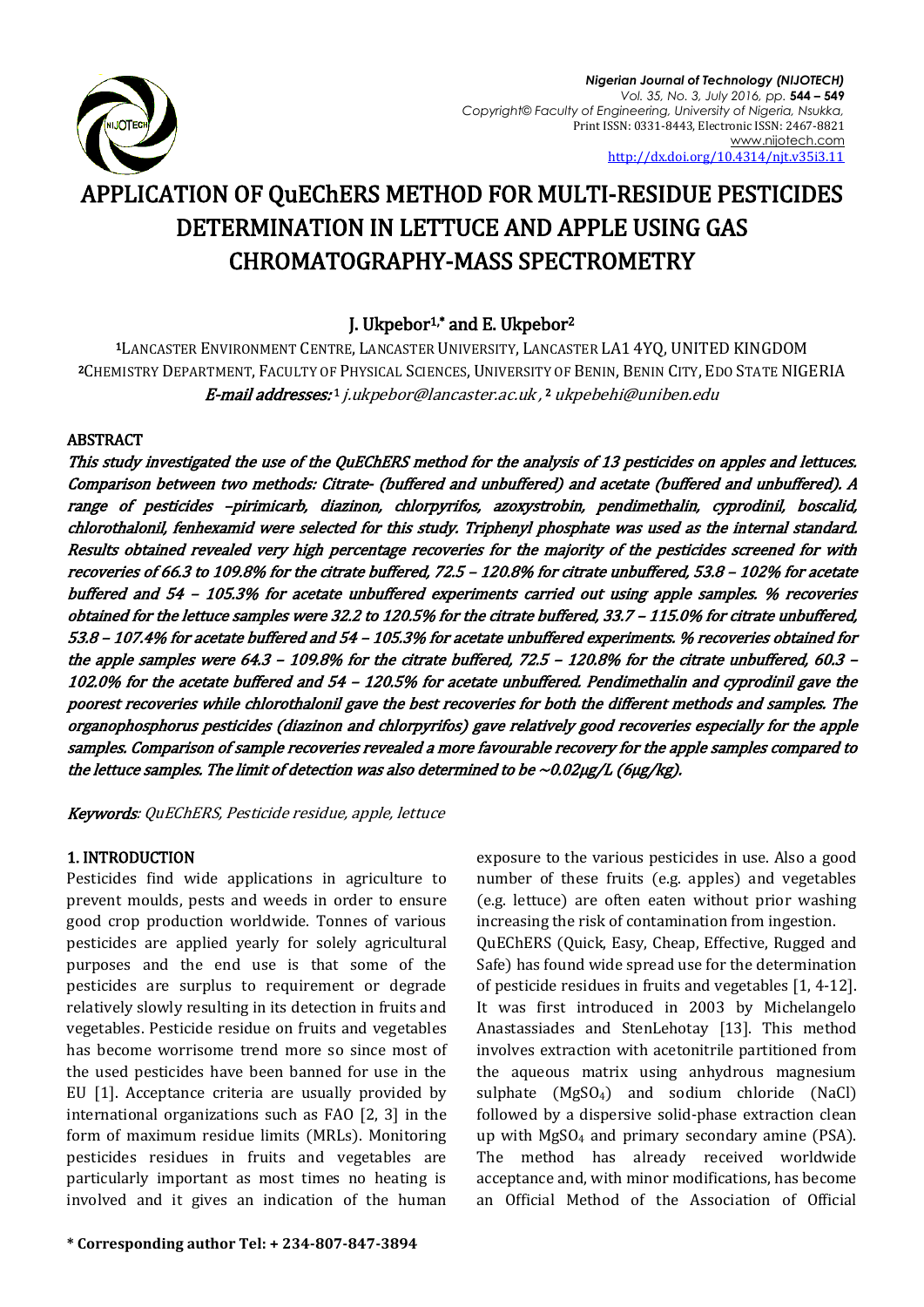Agricultural Chemists (AOAC) International and the Committee of European Normalization (CEN)[\[14,](#page-5-5) [15\]](#page-5-6). QuEChERS follows three easy steps; 1) extraction using organic solvent and partitioning salts, 2) sample cleanup with adsorbent materials (dispersive sorbents), and 3) LC or GC analysis, or both. . Dispersive cleanup sorbents can include  $C_{18}$ , primary secondary amine (PSA), and graphitized carbon black (GCB)[\[13,](#page-5-4) [16\]](#page-5-7). Although QuEChERS is a known method used worldwide with various applications for different agricultural products, to the knowledge of this author there is no data on its application in Nigeria.

#### 2. MATERIAL AND METHOD

Pesticide reference standards were purchased from Sigm-Aldrich (UK). Magnesium sulphate (MgSO4), sodium hydroxide (NaOH), sodium chloride (NaCl), primary secondary amine (PSA), triphenyl phosphate (TPP), sodium acetate, sodium citrate tribasic dehydrate (Na<sub>3</sub>Cit.2H<sub>2</sub>O), sodium citrate dibasic sesquihydrate (Na<sub>2</sub>HCit.  $1.5H<sub>2</sub>O$ ) was purchased from Sigma-Aldrich (UK). Analytical grade acetonitrile (ACN), acetic acid, formic acid was purchased from Fisher Scientific (UK). Apples and iceberg lettuces were purchased from the local shops and they were used for blank and fortified samples for recovery assays and as matrix-matched standards for calibration purposes.

#### 2.1 Sample Preparation

 $10.0 \pm 0.1$  g of the thoroughly comminuted samples was weighed and transferred into a 15 mL propylene centrifuge tubes (Corning UK). 100 µL of the test solutions was then added, 100 µL ACN was added for the blank experiments. The tube and contents was then vortexed for  $\sim$ 1 min. The pesticides were then allowed to integrate properly for 15 min and the tubes were shaken vigorously by hand for 30 secs. Preweighed mass of the following was then added: (a) 4 g of MgSO<sub>4</sub>& 1g of NaCl; (b) 6g of MgSO<sub>4</sub>& 1.5g of sodium acetate (NaOAc); (c)  $4 g MgSO<sub>4</sub>$ ,  $1 g of NaCl$ , 0.5 g sodium citrate dibasic sesquihydrate, 1 g of sodium citrate tribasic dehydrate. The sealed tubes were shaken vigorously for about 1 min and centrifuged for 2 mins at 3500 rpm. 1 mL of the extract (upper layer) was transferred into a dispersive solid phase clean-up sorbent tube (2 mL) containing 150 mg of MgSO<sup>4</sup> together with 50 mg PSA. The sealed tubes was then shaken vigorously and once again centrifuged at 3500 rpm for 2 mins. 0.5 mL of the samples were transferred into 2 mL GC amber vials; 50  $\mu$ L of 2 ng/ $\mu$ L TPP in 0.5% formic acid in ACN to all the vials. Samples were then analysed using GC-MS (ThermoQuest, UK).

#### 2.2 Sample Analysis

The GC-MS system employed was a ThermoFinnigan Trace GC coupled to a ThermoFinnigan Trace MS, operating in electron ionization (EI) mode (70 eV) with selective ion monitoring (SIM). 1µL of standards and samples were injected in split/splitless mode (1.5 min splitless time). OP analyte separation was performed on a 50 m low-polarity GC column (CP-Sil 8% diphenyl-polydimethylsiloxane, film thickness 0.25 m) with the serving as the carrier gas at a flow of 1.0 mL min<sup>-1</sup>. The injection temperature was  $250^{\circ}$ C, MS transfer line 270 $\circ$ C scanning from m/z 50 to 500 at 2.0 s/scan. Oven programme was set at  $70^{\circ}$ C for two minutes and ramped at  $15^{\circ}$ C/min to  $180^{\circ}$ C and held for 15 min, it was further ramped at  $5^{\circ}$ C/min to 280 $^{\circ}$ C and held for 20 mins. Internal standard of triphenyl phosphate was added to all calibration standards and sample extracts.

#### 2.3 Method Validation

Ten (10) pesticides were analysed in lettuce and apple matrix by the QuEChERS and GC-MS. Linearity, limit of detection were determined according to guidelines SANCO/12571/2013 [\[17\]](#page-5-8). Limit of detections were estimated at successive injection of dilute solutions to the lowest concentration that resulted in the S/N ratio of three. Relative standard deviation was also determined to access precision

$$
\%RSD = 100 \times \frac{\sigma}{\bar{x}} \tag{1}
$$

In (1), σ is the standard deviation of replicates,  $\bar{x}$  is the mean value of the replicates and %RSD is the relative standard deviation percentage. The accuracy was calculated as recoveries of the replicates. Values between 70% and 120% were deemed satisfactory. Recoveries were calculated:

$$
\%R = 100 \times \frac{X}{\mu} \tag{2}
$$

In (2), %R is the percentage recovery, X is the experimental concentration of the analyte (mg/kg),  $\mu$ is the calculated concentration of the analyte (mg/kg).

#### 2.4 Statistical Analysis

Statistical analysis were done using SigmaStat® and Microsoft Excel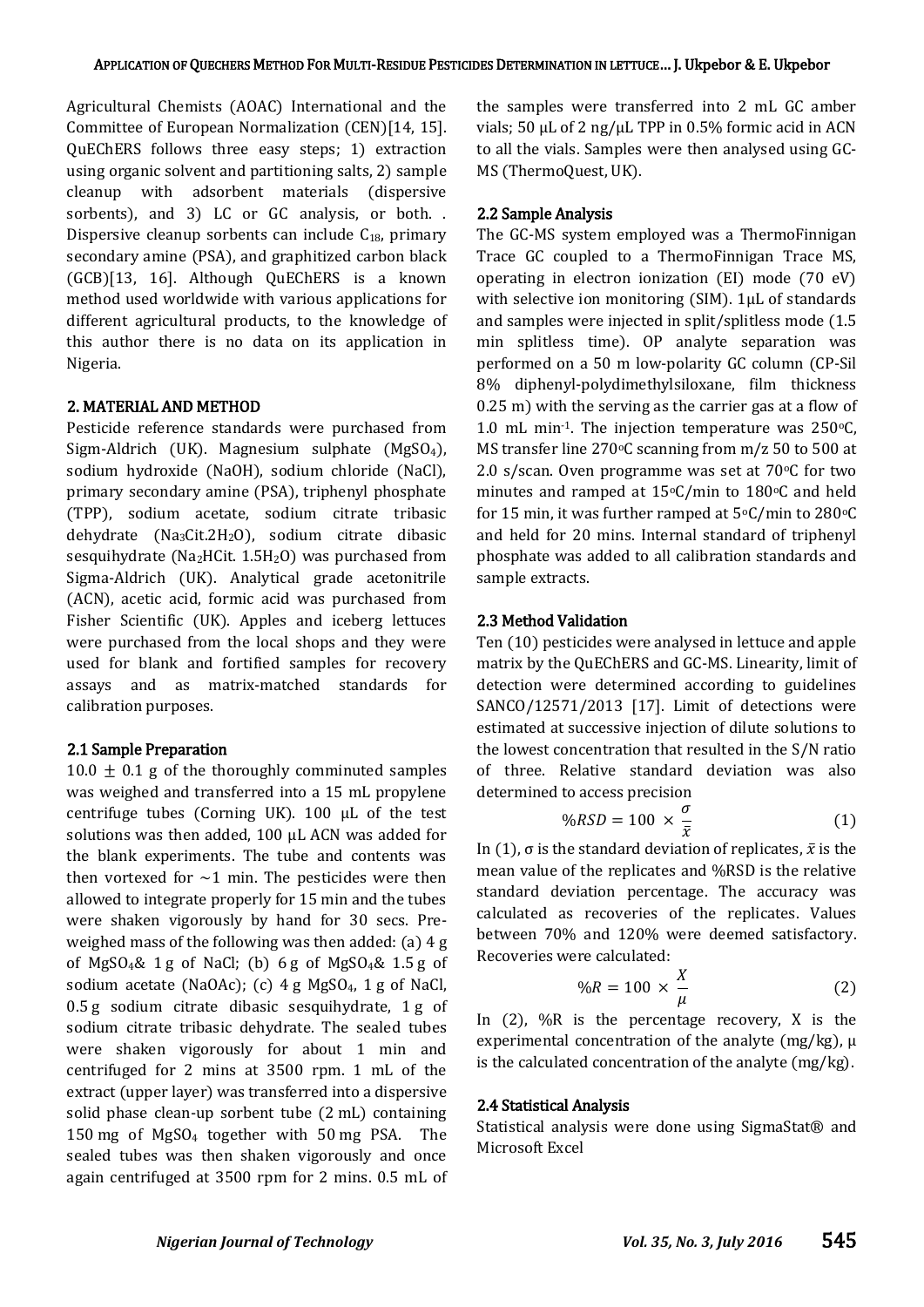|                | Table 1. List of chemicals studied                                          |                     |                                                                                     |
|----------------|-----------------------------------------------------------------------------|---------------------|-------------------------------------------------------------------------------------|
| Pesticide      | Chemical name                                                               | Mol. wt.<br>(g/mol) | Chemical structure                                                                  |
| Diazinon       | 0,0-diethyl 0-[4-methyl-6-(propan-2-yl)<br>pyrimidin-2-yl] phosphorothioate | 304.35              | N<br>CH <sub>2</sub> CH <sub>3</sub><br>$H_3CH_2C$                                  |
| Pirimicarb     | 2-Dimethylamino-5,6-dimethylpyrimidin-4-<br>yl) N, N-dimethylcarbamate      | 238.29              | CH <sub>3</sub><br>$H_3C$<br>$H_3C$<br>CH <sub>3</sub><br>$H_3C$<br>CH <sub>3</sub> |
| Chlorothalonil | 2,4,5,6-tetrachloroisopthalonitrile                                         | 265.91              | CI<br>СI<br>$\mathsf{C}\mathsf{I}$                                                  |
| Chlorpyrifos   | O,O-diethyl O-3,5,6-trichloropyridin-2-yl<br>phosphorothioate               | 351.00              | $H_3CH_2CO$<br>OCH <sub>2</sub> CH <sub>3</sub><br>$\overline{C}$<br>S<br><b>CI</b> |
| Pendimethalin  | 3,4- dimethyl -2,6- dinitro-N- pentan-3-yl-<br>aniline                      | 281.31              | 1902<br>$\frac{H}{N}$<br>$H_3C$<br>NO <sub>2</sub><br>$H_3C$                        |
| Cyprodinil     | 4-cyclopropyl-6-methyl-pyrimidin-2-yl)<br>phenylamine                       | 225.30              | H                                                                                   |
| Fenhexamid     | N-(2,3-dichloro-4-hydroxyphenyl)-1-methyl<br>cyclohexanecarboxamide         | 302.20              | СI<br>CI<br>HO                                                                      |

Table 1: List of chemicals studied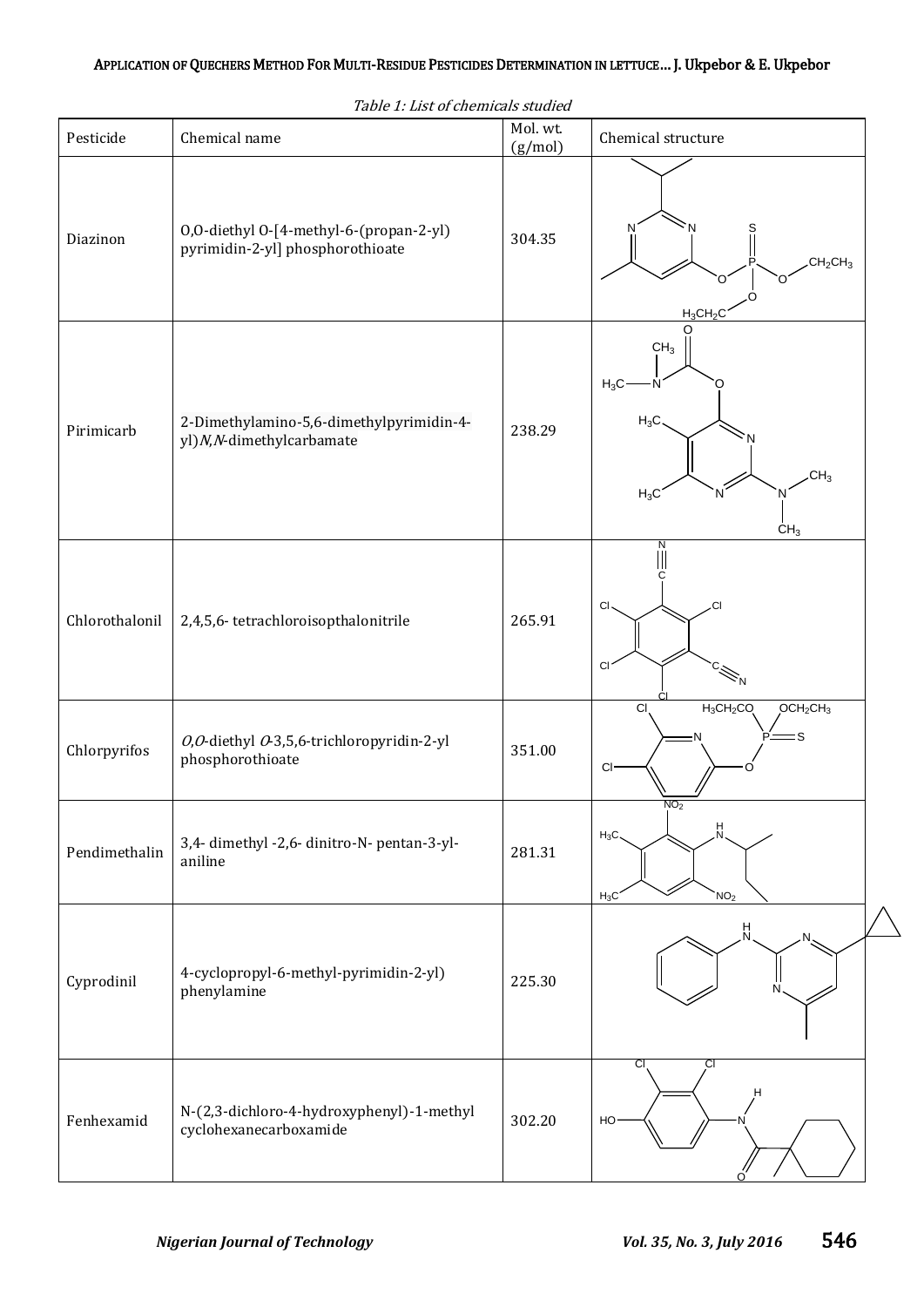| Pesticide    | Chemical name                                                                               | Mol. wt.<br>(g/mol) | Chemical structure         |
|--------------|---------------------------------------------------------------------------------------------|---------------------|----------------------------|
| Boscalid     | 2-chloro-N-(4'-chlorobiphenyl-2-yl)<br>nicotinamide                                         | 343.12              | $\overline{c}$<br>.CI<br>н |
| Azoxystrobin | Methyl(2E)-2-(-2[6-(2-cyanophenoxy)<br>pyrimidin - 4) yl] oxy]phenyl)-3-methoxy<br>acrylate | 403.39              | NΞ                         |

#### 3. RESULTS AND DISCUSSION

This study utilized two different modified QuEChERS method for the determination of pesticide residue in apple and lettuce. Results obtained for the different pesticides sampled are shown in Table 2. Calibration graphs were obtained from triplicate injections of standard mixtures of the test chemicals (pesticides) containing the internal standard (TPP) for concentrations ranging from 0.1 µg/mL to 1.5 µg/mL. The levels were chosen taking into account expected environmental concentrations. The results for the intercept and slope and the various correlation coefficients  $(R^2)$  are also presented in Table 2. A good linear correlation coefficient ( $R<sup>2</sup>$ ) was observed between the peak area ratio and the standard concentration.

Quantitative analysis was performed in the selected ion monitoring mode (SIM) using one target ion (in bold) and the qualifying ion (see Table 3). The data collected for the apple and lettuce samples showed that some analytes had different recoveries. The change in cleanup process for the lettuce samples from citrate buffered and unbuffered to acetate buffered and unbuffered revealed an increase in the % recovery for the pesticides diazinon and pirimicarb from 35.3 % and 35% for citrate buffered and unbuffered to 103.0 % to 107.4% respectively. These observed differences may be attributable mostly to the cleanup process. A matrix based standard was

prepared to avoid possible ionisation enhancement or suppression. The pesticides pendimethalin and cyprodinil gave the poorest recoveries for all the method studied with a range of recovery of 55.0 to 72.5% for pendimethalin and 53.8 – 83.6% for cyprodinil. A look at their chemical structure revealed a similar amino group which could be responsible for their similar behaviour. The pesticide chlorothalonil was observed to have the best recoveries for the various methods (citrate and acetate – buffered and unbuffered) and the different samples (apple and lettuce). Values obtained ranged from 93.6 to 113.0%. Lehotay et al; [\[18\]](#page-5-9) reported good recoveries for chlorothalonil using similar methods although the sample extracted was peas. The organophosphorus pesticides (diazinon and chlorpyrifos) revealed relatively good recoveries for most the methods tested (both buffered and unbuffered). However the recoveries for diazinon for citrate test (buffered and unbuffered) were found to be very poor with values of 35 – 35.3%. Unfortunately, it is difficult to attribute these values to the method as the recoveries for the apples samples were high (109 – 114%). Comparison of the recoveries from the two different samples (apples and lettuce) revealed a major bias for the apples samples with relatively higher recoveries were obtained for most of the apple samples compared to the lettuce samples. The detection limit (determined on the basis of a signal – to – noise ratio  $(S/N)$  of 3)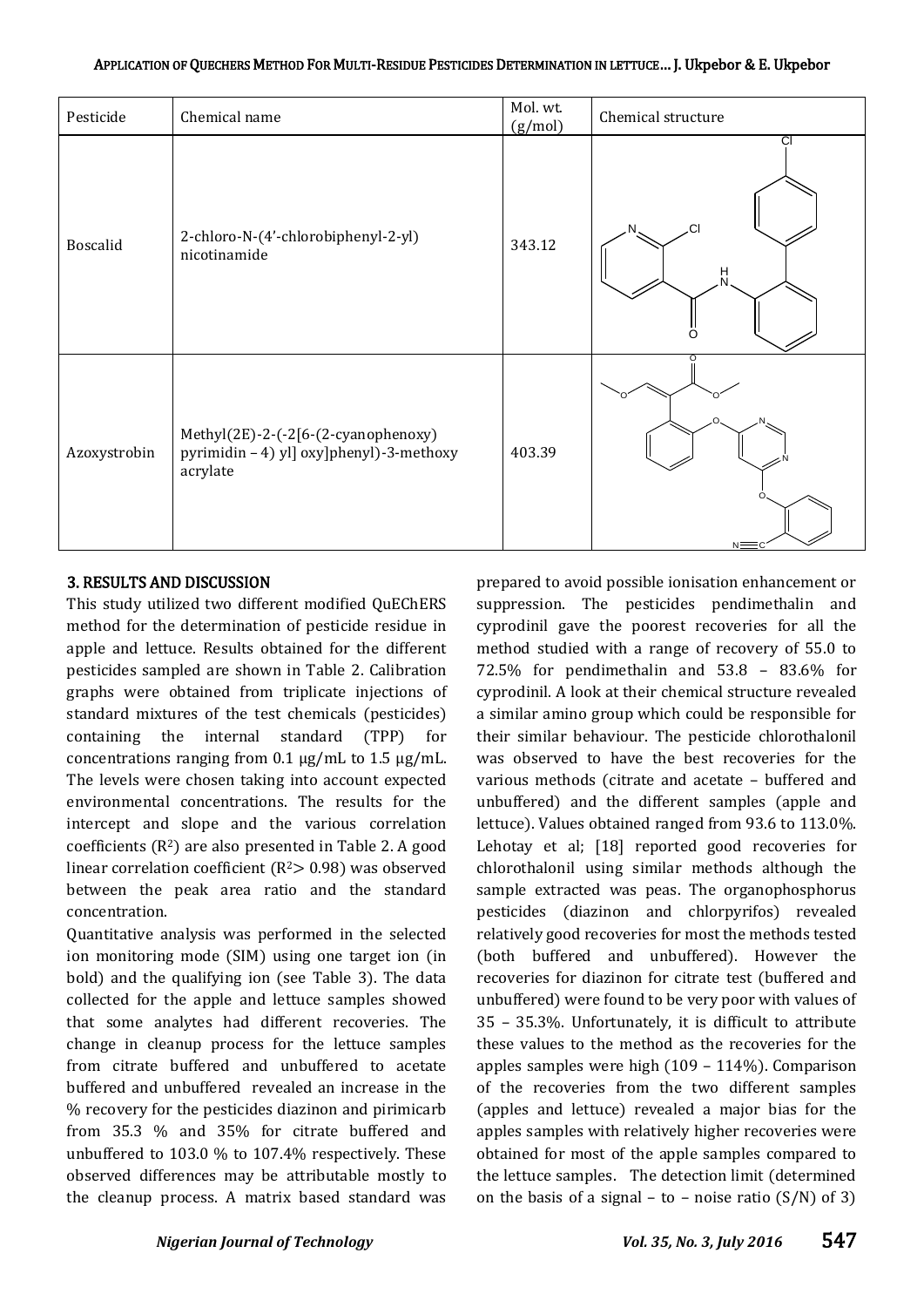was also determined. In the absence of certified reference material, the method was validated by measuring the percentage of recovery after the addition of known amounts of standards to apple and lettuce samples. In all the cases the relative standard deviation (RSD) values obtained for the apple and lettuce samples were less than 12% which are acceptable values for these types of complex samples. The limit of detection was found to be 0.003µg/L with a true value of 0.006 mg/kg. Differences in recoveries for the various extraction and cleanup methods were found to be statistically significant in all the pesticides samples based on a one way analysis of variance (ANOVA) at a 95% confidence interval.

Table 2: Level of pesticides recovered from the Apple and lettuce samples using different QuEChERS modified methods.

| Table 3: Retention times for the studied pesticides and |  |
|---------------------------------------------------------|--|
| their target (in bold) and qualifying ions              |  |

| Pesticide                | Retention | Precursor ion    |
|--------------------------|-----------|------------------|
|                          | time      | (m/z)            |
| Diazinon                 | 15.42     | 304, 169         |
| Pirimicarh               | 18.43     | 238, 166         |
| Chlorothalonil           | 36.37     | 265.91, 266, 268 |
| Chlorpyrifos             | 21.51     | 350.9, 199, 197, |
|                          |           | 314              |
| Pendimethalin            | 23.55     | 281, 252, 162    |
| Cyprodinil               | 23.64     | 225,77           |
| Fenhexamid               | 29.77     | 302, 97, 55      |
| <b>Boscalid</b>          | 33.90     | 343, 140         |
| Azoxystrobin             | 45.10     | 388, 344         |
| TPP<br><i>(internal)</i> | 30.89     | 326, 215, 170    |
| standard)                |           |                  |

Monitoring the levels of these pesticides in locally available apple and lettuce revealed concentrations below the limit of detection and quantification of the GC-MS used.

|                 |                          |        | Apple               |                            |                     | Lettuce                    |                     |                            |                     |                            |
|-----------------|--------------------------|--------|---------------------|----------------------------|---------------------|----------------------------|---------------------|----------------------------|---------------------|----------------------------|
| Pesticide       | Line equation            | $R^2$  | Citrate<br>buffered | Citrate<br>un-<br>buffered | Acetate<br>buffered | Acetate<br>un-<br>buffered | Citrate<br>buffered | Citrate<br>un-<br>buffered | Acetate<br>buffered | Acetate<br>un-<br>buffered |
| Diazinon        | Y=-0.0018 +4.2178x       | 0.9934 | 109.8               | 114.5                      | 97.9                | 94.2                       | 35.3                | 35.0                       | 103.0               | 107.4                      |
| Pirimicarb      | $Y = -0.8816 + 19.0393x$ | 0.9957 | 89.2                | 110.9                      | 71.9                | 72.5                       | 32.2                | 33.7                       | 102.0               | 106.2                      |
| Chlorothalonil  | $Y = -0.3195 + 0.5530x$  | 0000   | 102.7               | 112.2                      | 93.6                | 102.3                      | 102.7               | 113.0                      | 93.6                | 102.3                      |
| Chlorpyrifos    | $= -0.0400 + 0.7316x$    | 0.9969 | 83.2                | 98.2                       | 72.2                | 69.7                       | 83.2                | 98.2                       | 72.2                | 69.7                       |
| Pendimethalin   | $' = -0.0101 + 1.2088x$  | 0.9968 | 64.3                | 72.5                       | 60.3                | 55.0                       | 64.3                | 72.5                       | 60.3                | 55.0                       |
| Cyprodinil      | Y= -1.9434 +27.2743x     | 0.9975 | 66.2                | 83.6                       | 53.8                | 54.0                       | 66.2                | 83.6                       | 53.8                | 54.0                       |
| Fenhexamid      | Y= -9.3878 +156.378x     | 0.9984 | 107.0               | 97.0                       | 93.0                | 98.0                       | 65.0                | 64.0                       | 71.0                | 109.0                      |
| <b>Boscalid</b> | $Y = -0.1778 + 1.5154x$  | 0.9664 | 100.7               | 98.1                       | 102.0               | 99.3                       | 102.0               | 99.3                       | 100.7               | 98.1                       |
| Azoxystrobin    | $Y = -0.1563 + 1.0181x$  | 0.9983 | 100.6               | 120.8                      | 100.7               | 105.3                      | 120.5               | 115.0                      | 98.9                | 85.9                       |



Figure 1: Chromatogram of the separated pesticide DIA- (Diazinon), PIR – (Pirimicarb), CHLR – (Chlorpyrifos), PEND – (Pendimethanil), TPP – (Triphenyl phosphate – internal standard), BOS – (Boscalid), CHLT (Chlorothalonil), AZO (Azoxystrobin).